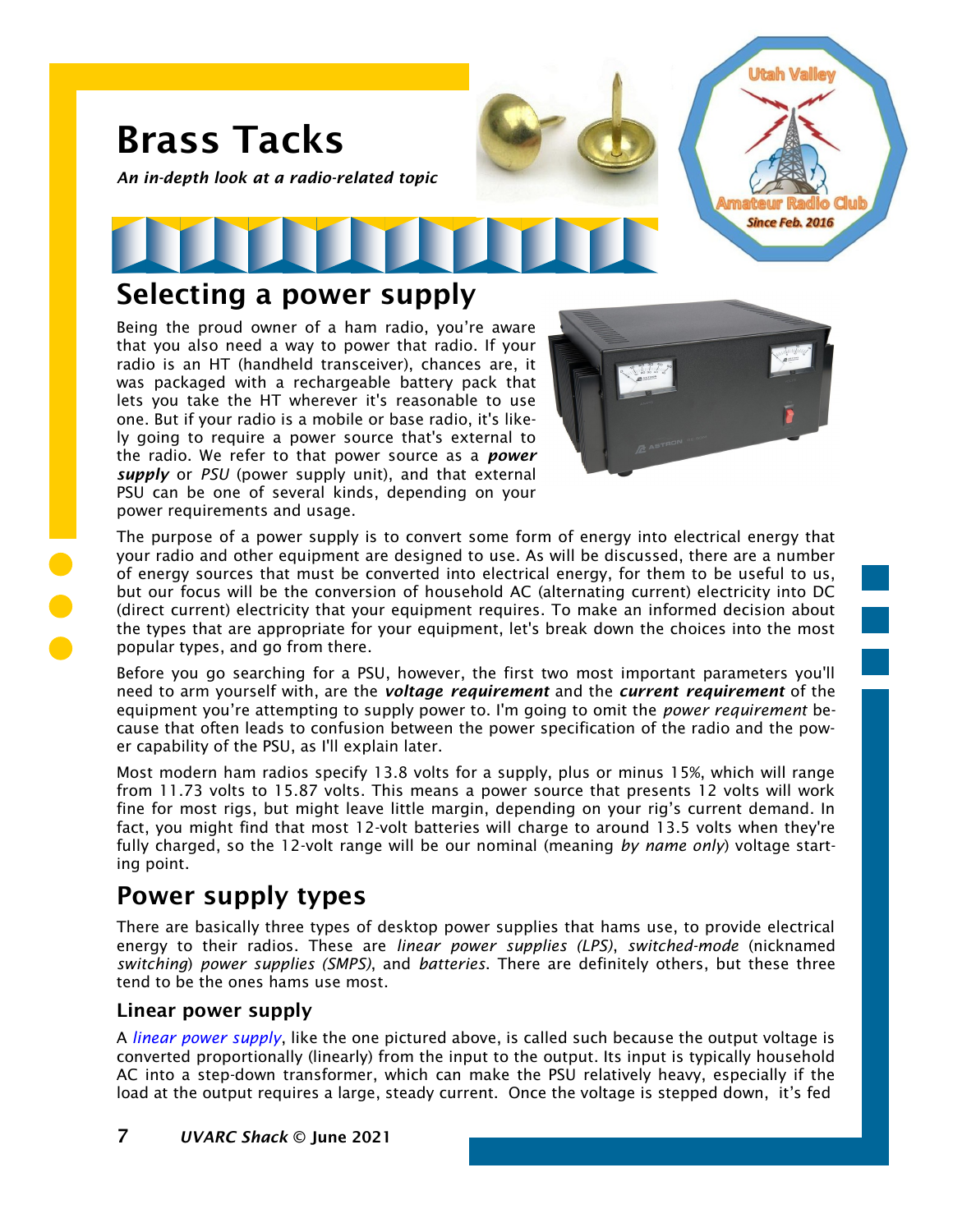

The DC is then filtered by capacitors and resistors, such that the RC constant is much larger than the time it takes for the signal to drop back to zero, resulting in a large reduction of the ripple. Because of the dependence on the time constant, the larger the capacitors, the longer the time constant, and therefore the smaller the ripple. The resulting voltage is then further filtered through a regulator for a consistent output.

The internal circuitry of a linear PSU tends to be very simple compared with that of a switching PSU. This leaves very few parts that can fail, and as a result, most linear PSUs have a legacy of reliability, and last a lifetime or more. On the other hand, beside the weight, there are other disadvantages to linear PSUs, including typically high cost, bulky size, audible transformer hum, heat dissipation, and relative inefficiency when compared with that of switching PSUs.

### Switched-mode power supply

A *[switching power supply](https://en.wikipedia.org/wiki/Switched-mode_power_supply)*, as we often call it, works by rectifying and filtering the input AC house current, then uses (typically MOSFET) transistor switching to turn the voltage into a high-frequency (10 kHz to 1 MHz) pulse. The pulse is stepped down by a transformer, then rectified and filtered once more through a regulator at the PSU output.



As mentioned, the switching PSU has many advantages over a linear PSU, including size, weight, cost, and efficiency. But its greatest drawback is noise. Not audible noise, but RF (radio frequency) noise, generated primarily by the switching circuitry. Once a major concern when supplying power for amateur radio equipment, most modern switching PSUs tend to have very robust noise filtering designed into them, practically eliminating that disadvantage.



### Battery

A *[battery](https://noji.com/hamradio/pdf-ppt/noji/Noji-Article-Batteries.pdf)* is an electrical storage device that's typically portable, and can be used through one lifetime (*Primary Type*) or many (*Secondary Type*), and provides a very steady power source. Secondary batteries must be recharged, by either a power supply or a solar panel. Nonrechargeable batteries cannot be recharged, and so can only be used until its charge is exhausted. While often conveniently portable, the focus of this discussion is on power supplies that convert commercial power to DC power, so we'll address using batteries as a portable power source on another day.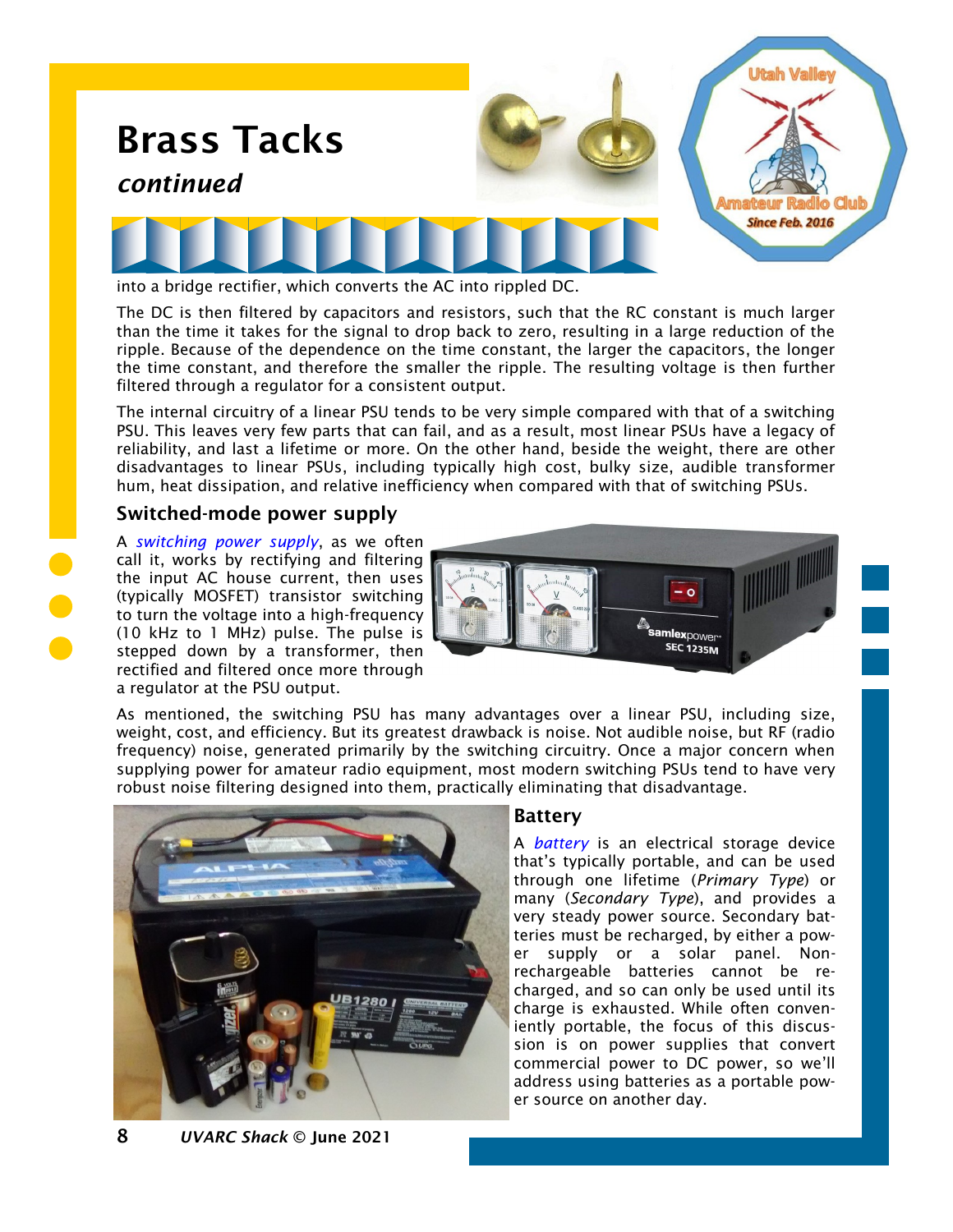

## Power supply applications

The power supply you select will depend on your application, and the two largest application concerns tend to be whether your equipment should be *home-based* or *portable*. Home-based gear is typically installed somewhat permanently in your home, be that your house, your apartment, or your RV. Portable gear is typically installed in a vehicle or not installed at all, but might be carried in your vehicle from once place to another. Still, many find it useful to install some gear permanently, with the option of quickly disconnecting it for portable operation.

Those who install radio gear in a vehicle often supply it with power from the vehicle battery or other onboard power system. However, many choose to bring an external power supply that they can plug into an outlet at a pavilion, in their travel trailer, or on a generator. Instead of lugging a heavy linear PSU between home and vehicle whenever it's time to hit the road, most who bring along an external PSU find it a lot more convenient to use a switching PSU.

# Power supply features

Since we've already established the fact that your radio gear requires 12 nominal volts (13.8 specified volts) from the PSU to operate properly, perhaps the next most important feature in a power supply is its current capability (*amperage*). To determine what capacity of PSU you need, you first need to understand the current requirements of your gear, then add about ten percent for *inrush current*, which is the *peak current draw* (also called *surge*) when you first power up the devices or when you key up your rig at full power.

For example, say you want to power an **[Icom IC-7300](https://www.universal-radio.com/catalog/hamhf/0173spec.html)** (21 amps), an LDG AT-100proll tuner  $\frac{1}{2}$ amp), a [Daiwa CN-901HP](https://www.dxengineering.com/parts/dwa-cn-901hp) external SWR meter ( $\frac{1}{2}$  amp), and a [Yaesu FTM-400DR](https://www.universal-radio.com/catalog/fm_txvrs/5400spec.html) ( $\frac{1}{2}$  amp) mobile radio simultaneously, assuming you won't be transmitting on both rigs at the same time. That adds up to 21 amps  $+ \frac{1}{2}$  amp  $+ \frac{1}{2}$  amp  $+ \frac{1}{2}$  amp = 22.5 amps. Add ten percent (2.5 amps) for inrush, to give you 25 amps peak. This means you're going to need a PSU capable of supplying 22.5 continuous amps and 25 peak amps. The Powerwerx SS-30DV and MFJ-4230MVP switching PSUs both supply 25 continuous amps and 30 peak amps, and so will probably meet your requirements, if this is your setup.



There are occasions in which your current needs might be rather large, like that for an amplifier, or for a larger array of equipment that must be powered all at the same time. In those cases, you might need to select a linear PSU, such as the Astron RS-50M (37 continuous amps and 50 peak amps) or even the Astron RS-70M (57 continuous amps or 70 peak amps), because there are very few switching PSUs available, capable of providing that kind of current, especially for a reasonable price.

In our entire discussion, we haven't discussed the power requirements of your equipment or the power capability of your PSU. On one hand,

9 *UVARC Shack* © June 2021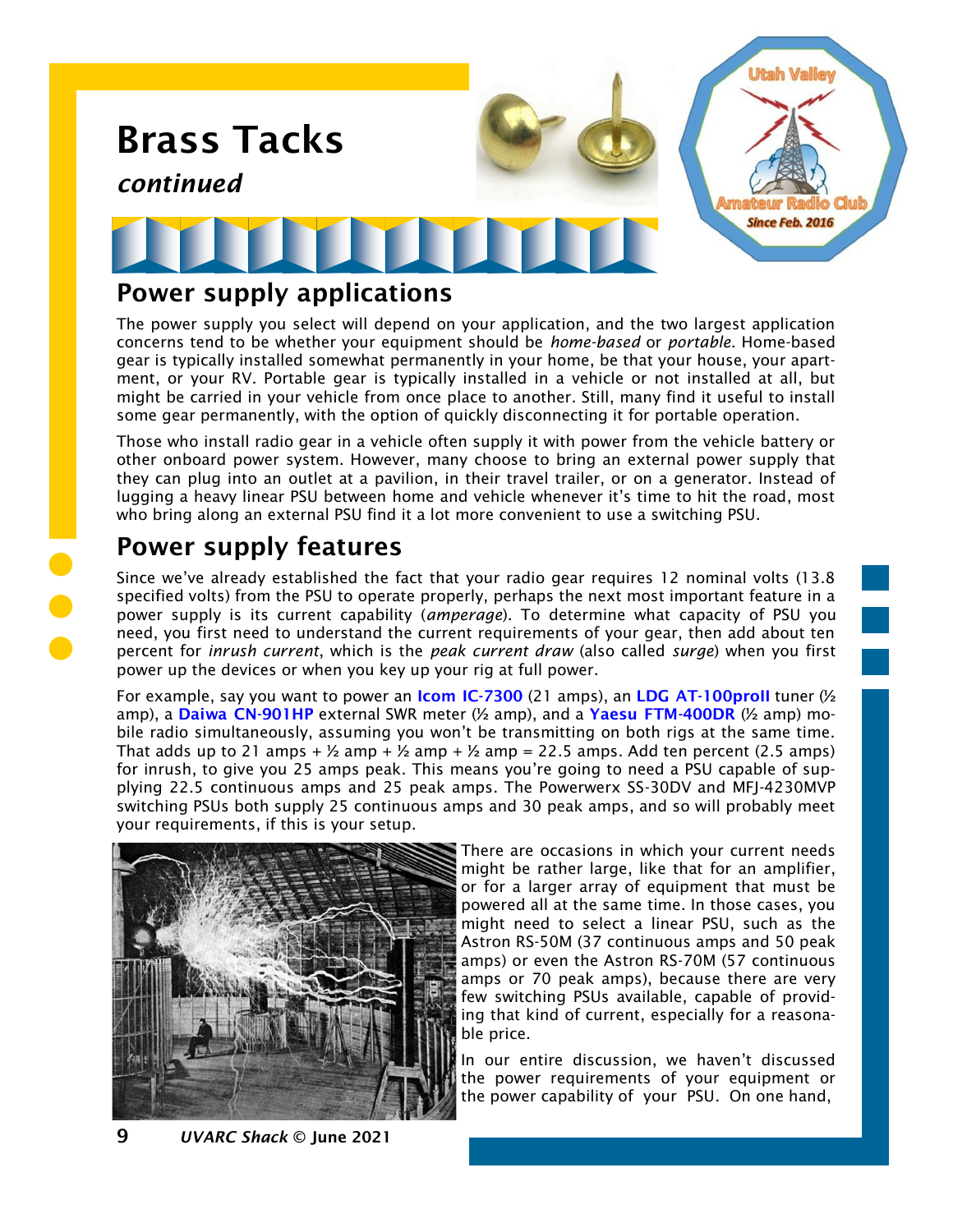

fer to the *power consumed*, rather than the *power provided*, the difference (actually, the ratio) being what we call *efficiency*. This means that if the power supply type is 75% efficient (typical for many linear PSUs), you'll require a (345 watts)  $\div$  (0.75) = 460-watt PSU to actually provide your equipment with the power it needs. So, judging a PSU by its *current* capability is typically a more consistent and convenient yard stick than its power rating.



Other PSU features include meters, voltage adjustments, protection circuitry, pretty enclosure,

external connectors, bells, and whistles. While short-circuit ("crowbar"), or high-current protection is important, the other features might simply be a matter of choice. Also, the external connector type can be a great source of convenience or frustration, depending on your needs.





*Anderson Powerpoles Powerpole connector*

Many PSUs present two-terminal binding posts, often with banana plug options. Because an increasing number of hams are becoming aware of them (and because they've become an ARES standard), many tend to install *Anderson Powerpole connectors* on their PSUs, if they aren't already equipped with them.

## Other power supply options

There are many ways to supply electricity to your equipment from commercial home power. Besides the ones we've discussed (primarily linear PSUs and switching PSUs), some rely on AC adapters (also known as *wall warts*), which tend to provide low current DC. Some use laptop or game console power supplies, which tend to supply a little more current.

Many have also turned to solar (panels, charge controllers, batteries, etc.) for viable permanent or portable power solutions, but once again, the focus here is on the conversion of commercial AC power into equipment DC power. *Common wall wart*